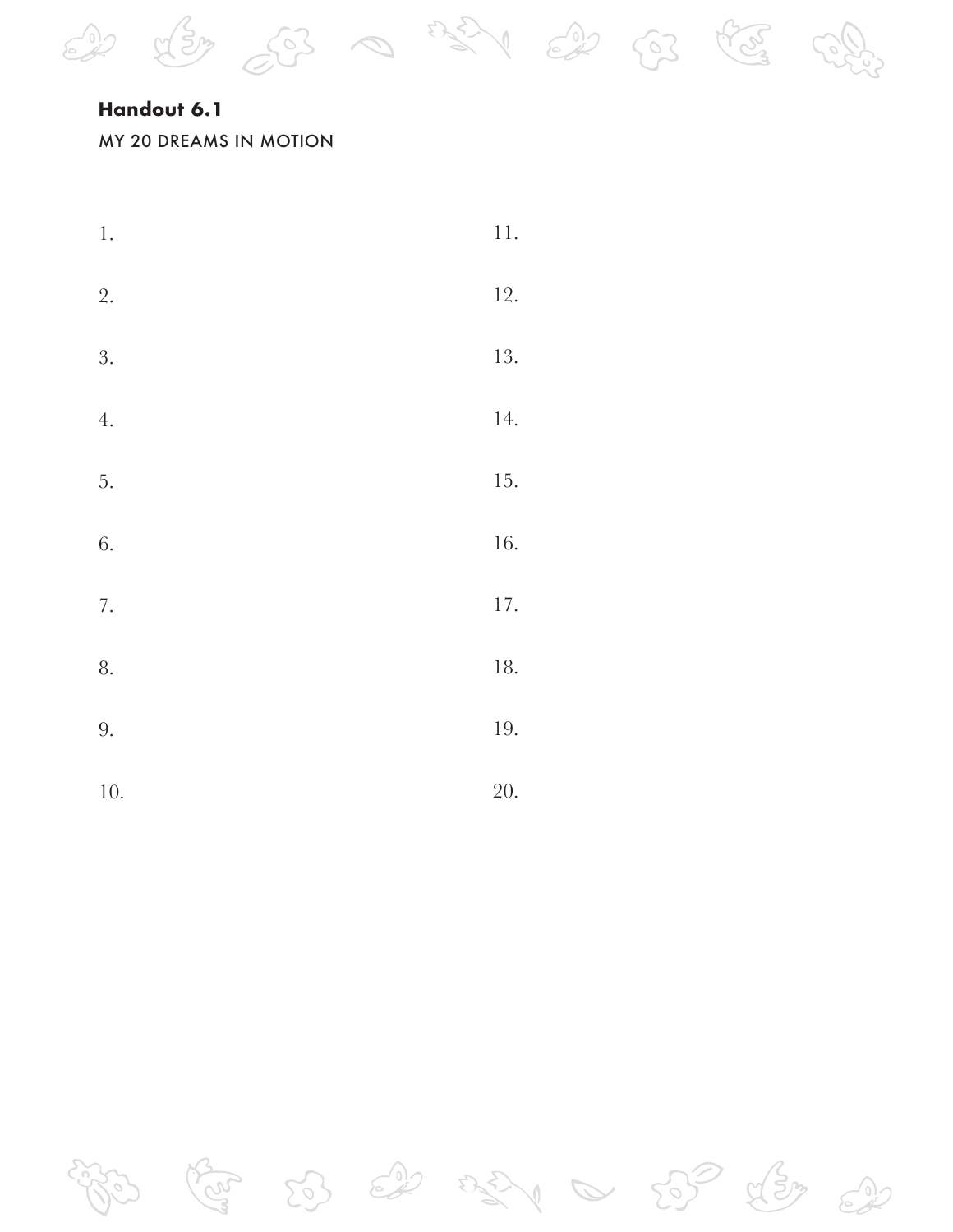## **Handout 6.2** WISDOM BLAST

This is a process designed to access the group's collective wisdom. It is a brainstorming session, and any idea is worth listening to. Sometimes the best ideas come out of left field! Each woman has the option to bring an issue, challenge, or dilemma before the group. For three minutes, the group generates as many ideas as possible to help address the issue. This is the only time when giving advice is encouraged.

The role of the group is to stay focused, with the intention of providing solutions to the problem described. The role of the recipient is to listen, without comment or judgments. Just stay present, focused, and open to receiving the wisdom from the group.

The recipient's Growth Buddy will capture all ideas generated by the group. Before the next session, look over this list and choose what you believe to be the best solution. Try out the solution and report back to the group during the next Check-In.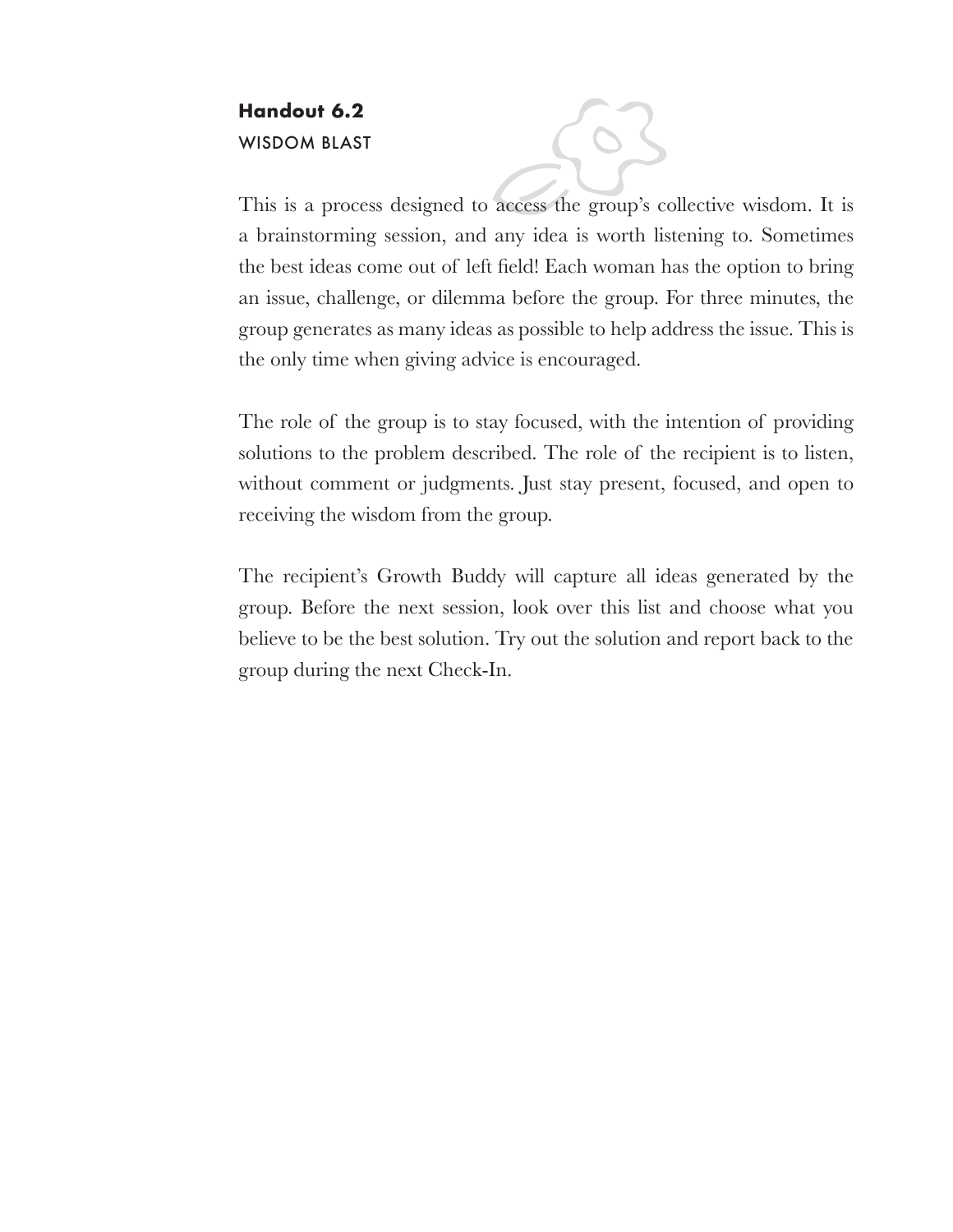### **Handout 6.3**

CAPTURING WHAT MATTERS MOST TO ME

 $\Box$  What was most valuable to me in this session?

 $\Box$  How did the Wisdom Blast assist me in this session?

 $C^2$  $\Box$  How am I feeling in this moment?

 $\approx 22$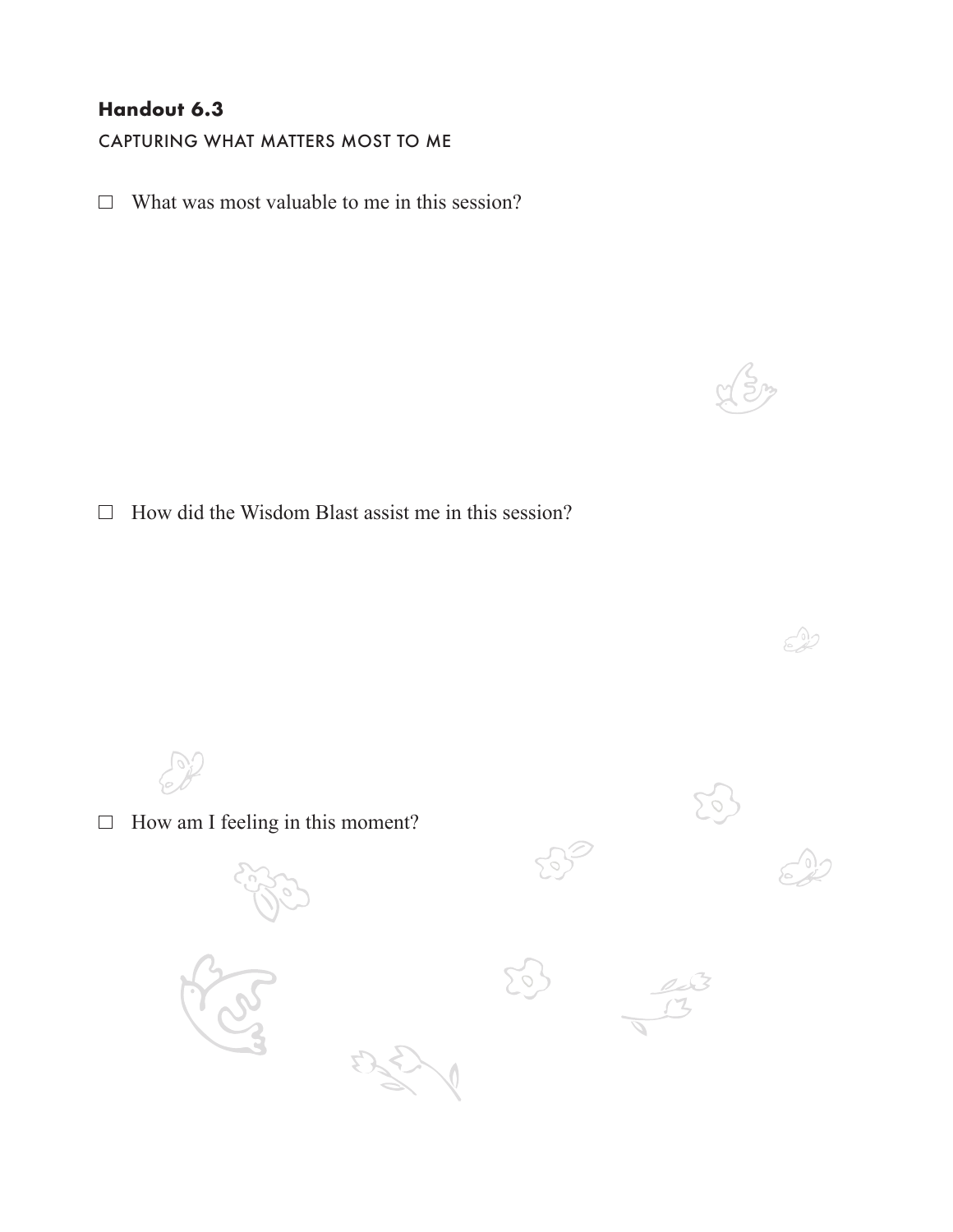**Handout 6.4** MY COMMITMENTS

The future belongs to those who believe in the beauty of their dreams.

ELEANOR ROOSEVELT

Today's Date \_\_\_\_\_\_\_\_\_\_\_

Commitment \_\_\_\_\_\_\_\_\_\_\_\_\_\_\_\_\_\_\_\_\_\_\_\_\_\_\_\_\_\_\_\_\_\_\_\_\_\_\_\_\_\_\_\_\_\_\_

\_\_\_\_\_\_\_\_\_\_\_\_\_\_\_\_\_\_\_\_\_\_\_\_\_\_\_\_\_\_\_\_\_\_\_\_\_\_\_\_\_\_\_\_\_\_\_\_\_\_\_\_\_\_\_\_ Date completed \_\_\_\_\_\_\_\_\_\_\_

Commitment \_\_\_\_\_\_\_\_\_\_\_\_\_\_\_\_\_\_\_\_\_\_\_\_\_\_\_\_\_\_\_\_\_\_\_\_\_\_\_\_\_\_\_\_\_\_\_

\_\_\_\_\_\_\_\_\_\_\_\_\_\_\_\_\_\_\_\_\_\_\_\_\_\_\_\_\_\_\_\_\_\_\_\_\_\_\_\_\_\_\_\_\_\_\_\_\_\_\_\_\_\_\_\_\_\_\_\_\_\_\_\_\_\_

\_\_\_\_\_\_\_\_\_\_\_\_\_\_\_\_\_\_\_\_\_\_\_\_\_\_\_\_\_\_\_\_\_\_\_\_\_\_\_\_\_\_\_\_\_\_\_\_\_\_\_\_\_\_\_\_ Date completed \_\_\_\_\_\_\_\_\_\_\_

Commitment \_\_\_\_\_\_\_\_\_\_\_\_\_\_\_\_\_\_\_\_\_\_\_\_\_\_\_\_\_\_\_\_\_\_\_\_\_\_\_\_\_\_\_\_\_\_\_

\_\_\_\_\_\_\_\_\_\_\_\_\_\_\_\_\_\_\_\_\_\_\_\_\_\_\_\_\_\_\_\_\_\_\_\_\_\_\_\_\_\_\_\_\_\_\_\_\_\_\_\_\_\_\_\_\_\_\_\_\_\_\_\_\_\_ \_\_\_\_\_\_\_\_\_\_\_\_\_\_\_\_\_\_\_\_\_\_\_\_\_\_\_\_\_\_\_\_\_\_\_\_\_\_\_\_\_\_\_\_\_\_\_\_\_\_\_\_\_\_\_\_

Date completed \_\_\_\_\_\_\_\_\_\_\_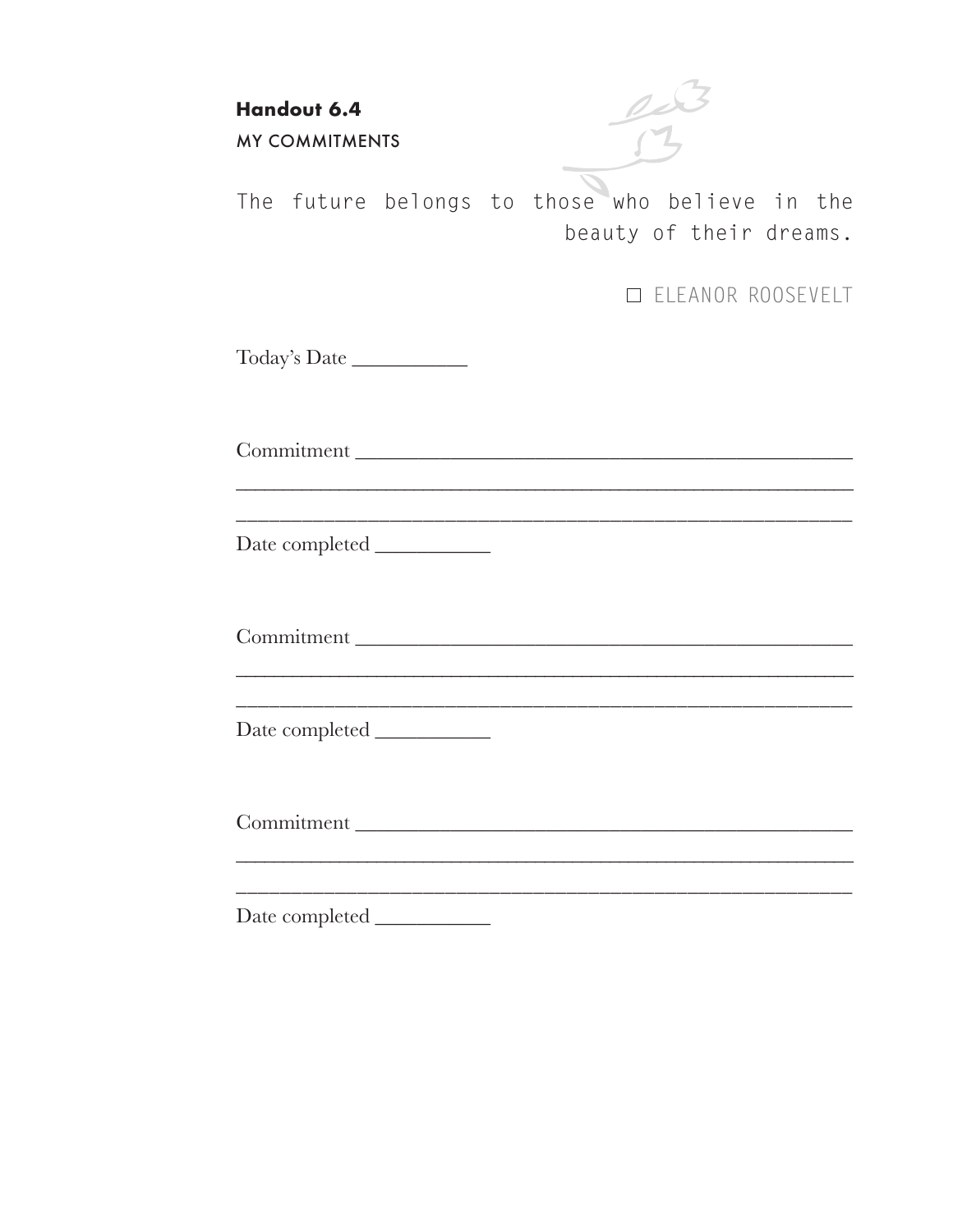# **Session Accelerator 7.1 MY UNDERLYING BELIEFS**



Underlying beliefs, if left unexamined, have the ability to influence our choices and keep us stuck in the past. In order to be our best selves and move our dreams into reality, we need to bring our beliefs into the open and examine them as if they were brand new.

This Session Accelerator will take about 30 minutes. As you write your response to each statement, be quick and write the first thought that comes to mind. Don't censor yourself or second-guess your thoughts. Whatever you write is absolutely perfect. You will be sharing this Session Accelerator with a partner during The Mythology of Me session.

*Write your first response to the following:* 

### **When it comes to**

Decision-making, I

Being visionary, or being able to create the future, I

Challenging others' thinking, I

Listening, I

Being rigorous, I

Being able to objectively see multiple perspectives at once, I

Using my intuition, I

Prioritizing and keeping things on track, I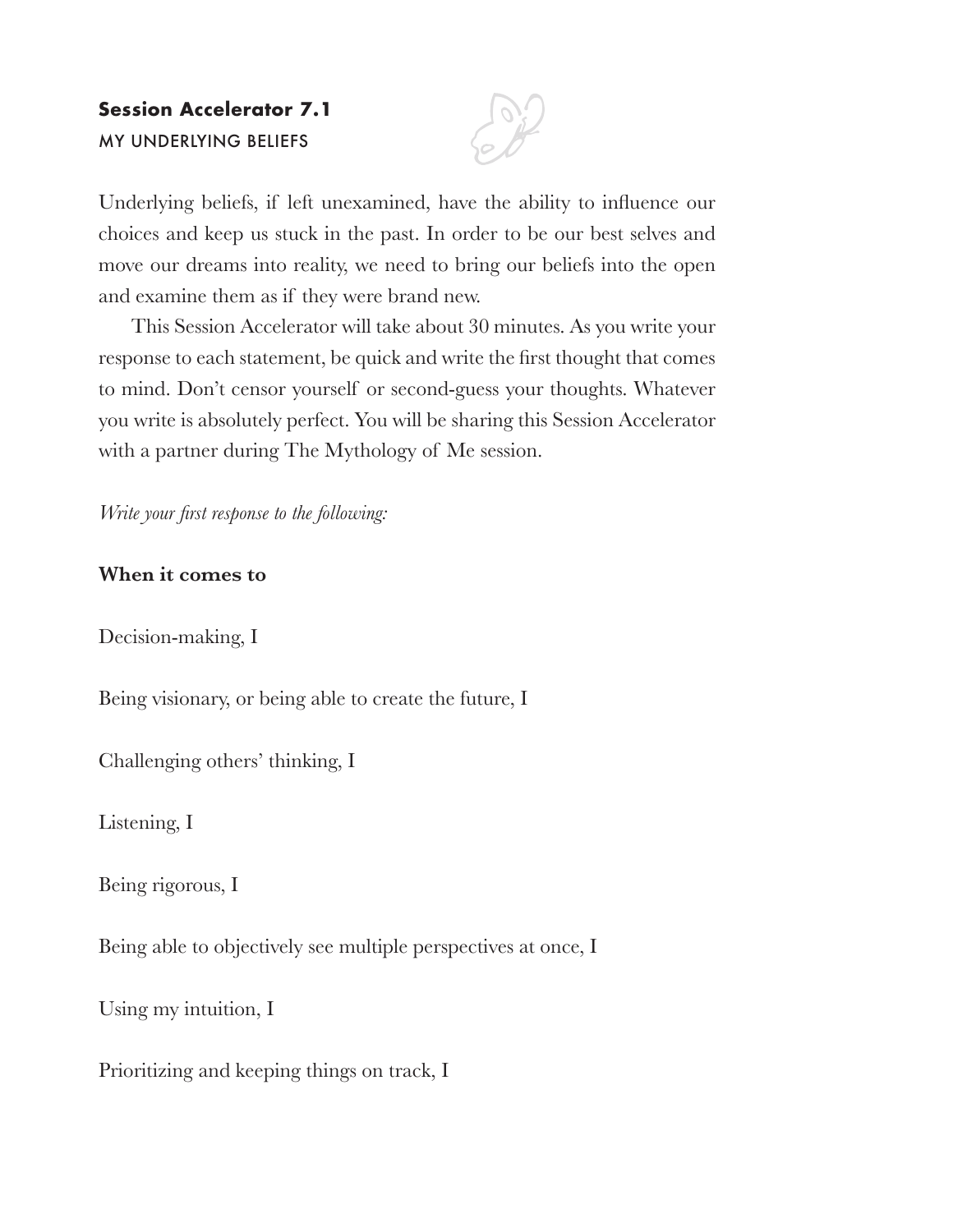### **When it comes to**

Communicating, I

Resolving conflicts, I

Building trust and loyalty, I

Being in conflict, I

Keeping my word, I

People having messy personal lives, I

Control, I

Acknowledging or recognizing others, I

Being acknowledged, I

Change, I

Working in partnership, I

Something I'm afraid to say or do, I

Making mistakes, I

Being courageous when talking about things that are difficult to talk about,  $I$